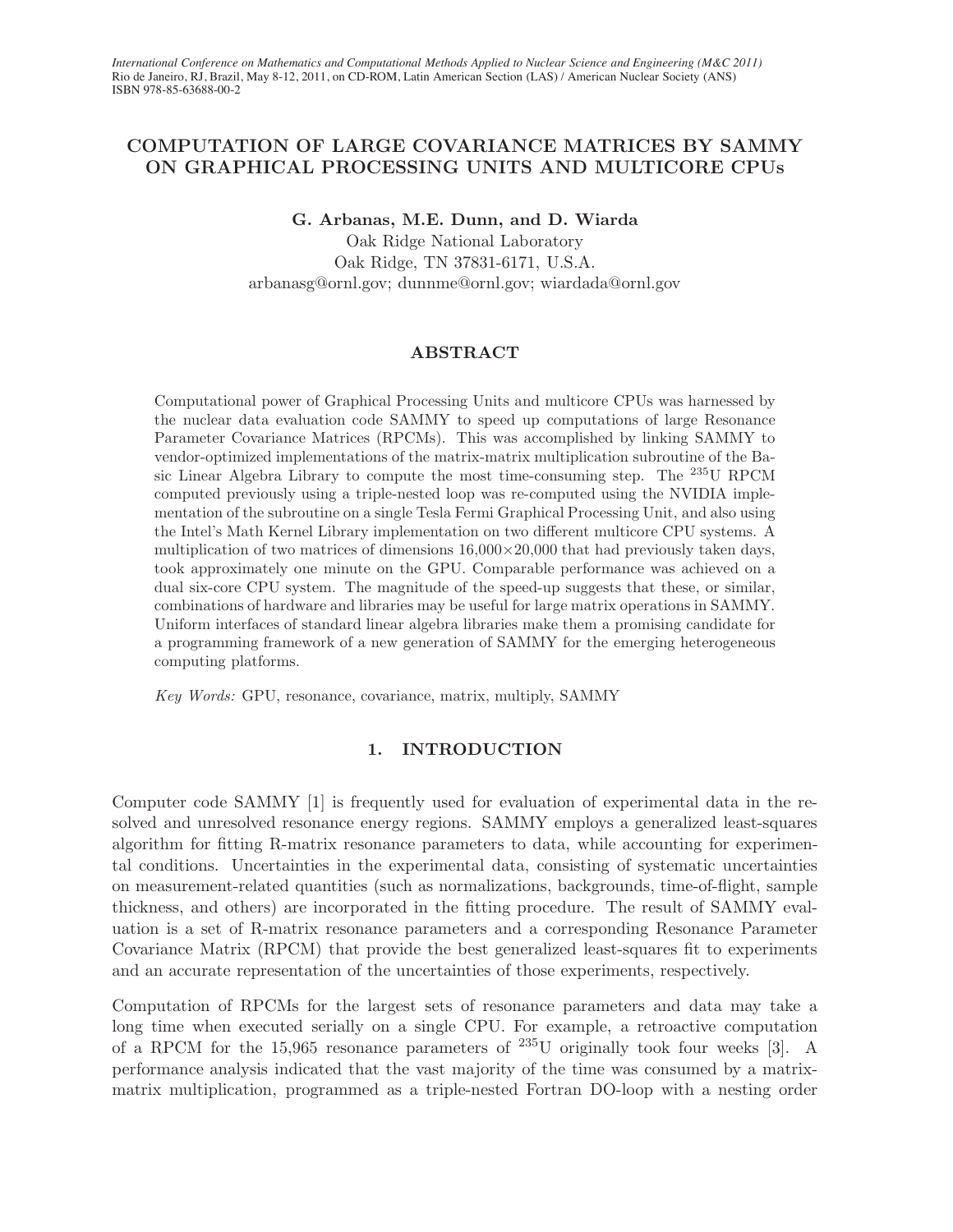out of harmony with the column-major ordering of Fortran. It is estimated that a corrected nesting order would have shortened the execution time down to a few days. Although this would constitute a several-fold improvement, better performance was needed. A need for better performance motivated this exploration of vendor-optimized implementations of the standard matrix-matrix multiplication routines of the Basic Linear Algebra Library (BLAS).

## 2. HARDWARE AND SOFTWARE

Computations on the Tesla Fermi GPU were performed using the NVIDIA CUBLAS 3.2, while the computations on the two multicore systems, labeled Dell and Mac, respectively, were performed using the Intel Math Kernel Library (MKL) distributed with the Intel ifort Fortran compiler. The GPU was installed on the Dell, which also served as a stand-alone multicore CPU system. The Mac listed in the table served as another multicore CPU workstation. Some technical details of the hardware and software used in this work are listed in Table I.

| Name        | <b>GPU</b>        | Dell           | MacPro          |
|-------------|-------------------|----------------|-----------------|
| Model       | Tesla Fermi C2050 | Xeon $5160$    | Xeon "Westmere" |
| $#$ CPU     | n/a               | $\overline{2}$ | $\overline{2}$  |
| Total Cores | 448               | $\overline{4}$ | 12              |
| GHz         | 1.15              | 3.0            | 2.66            |
| <b>BLAS</b> | <b>CUBLAS 3.2</b> | MKL            | MKL             |
| ifort-v     | 11.1              | 11.1           | 12.0.0          |
| O.S.        | RHEL 5            | RHEL 5         | OS X 10.6.4     |
| RAM (GB)    | 2.1               | 28             | 32              |

Table I: The hardware and software combinations used

The CUBLAS implementations transparently parallelized matrix-matrix multiplication across the 448 cores of the NVIDIA Tesla Fermi C2050 GPU, while the MKL implementation parallelizes it over all cores available on a given system. This suggests that the common BLAS library interface provides a straightforward and potentially long-term path towards transparent parallelization of computationally intensive large-matrix operations, without significant changes to the source code.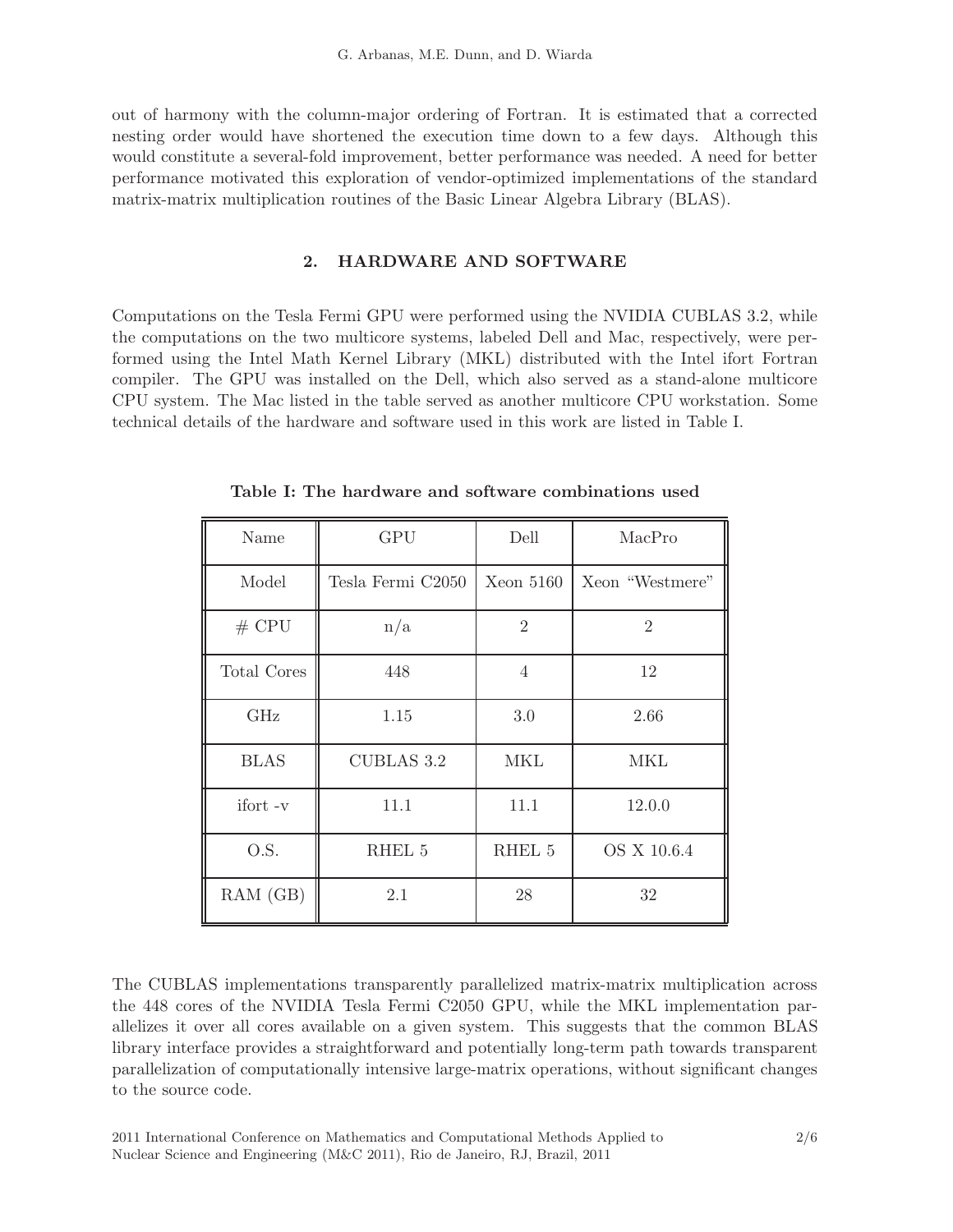### 3. RETROACTIVE COVARIANCE MATRIX APPROACH

The retroactive covariance method is used to post-evaluate uncertainties by computing a RPCM for an existing set of evaluated resonance parameters. This method was used in [3] to compute a retroactive RPCM for resonance parameters of  $^{235}$ U evaluated by [4]. The most time-consuming matrix multiplication appears in the right-hand side of the expression for the retroactive RPCM, labeled  $M'$ :

$$
M'^{-1} = G^T(V^{-1}G),\tag{1}
$$

where G is the sensitivity matrix and V is a data covariance matrix. The dimensions of G are  $d \times p$ , where d is the number of data points, and p is the number of resonance parameters for which the retroactive RPCM is wanted. The right-hand side is computed for each data set, and therefore d varies among the sets, while the number of resonance parameters is held fixed at  $p = 15,965$  for all data sets. The data covariance matrix V is of dimensions  $d \times d$ , and it happens to be diagonal for all data sets considered here. The inverse of a diagonal  $V$  is computed easily and so is  $(V^{-1}G)$  of dimensions  $d \times p$ . The expression above can then be schematically written as

$$
C = A^T \cdot B \tag{2}
$$

where  $C \equiv M^{-1}$ ,  $A \equiv G$ , and  $B \equiv (V^{-1}G)$  are the matrix labels used in the conventional definition of the BLAS matrix-matrix multiplication subroutine DGEMM. Since the number of parameters  $p$  in this work is held fixed, the computational cost of multiplying the above two matrices will be determined by the number of data points  $d$  in each set. Computation of the matrix inverse of  $M'$  is performed by SAMMY as before, since its execution time is relatively short.

#### 4. NUMERICAL METHOD

The largest <sup>235</sup>U data set contains  $d \approx 20,000$  data points, and it requires  $\approx 8$  GB of memory to multiply the two matrices in double-precision arithmetic. While the 28 and 32 GB RAM available on the Dell and Mac systems easily accommodates such multiplication by a single call to the Intel's MKL DGEMM subroutine, the 2.1 GB of memory<sup>1</sup> available on the NVIDIA Tesla Fermi C2050 GPU is insufficient to perform the same matrix multiplication in a single call to CUBLAS DGEMM. To accommodate the computation within the 2.1 GB of the GPU memory, the two large matrices being multiplied were broken into four sub-matrices of nearly equal sizes; which sub-matrices could then be multiplied by a single call to CUBLAS DGEMM due to their smaller size. The original multiplication

$$
C = A^T \cdot B \tag{3}
$$

was thus broken up into eight multiplications of smaller sub-matrices

$$
\begin{pmatrix} c_{11} & c_{12} \\ c_{21} & c_{22} \end{pmatrix} = \begin{pmatrix} a_{11}^T & a_{21}^T \\ a_{12}^T & a_{22}^T \end{pmatrix} \begin{pmatrix} b_{11} & b_{12} \\ b_{21} & b_{22} \end{pmatrix} = \begin{pmatrix} a_{11}^T b_{11} + a_{21}^T b_{21} & a_{11}^T b_{12} + a_{21}^T b_{22} \\ a_{12}^T b_{11} + a_{22}^T b_{21} & a_{12}^T b_{12} + a_{22}^T b_{22} \end{pmatrix}, \quad (4)
$$

from which the complete product matrix  $C$  was then constructed in the RAM of the (Dell) host system. The addition of the products in the right-hand side of Eq. (4) was achieved by a feature

<sup>&</sup>lt;sup>1</sup>This is the value of the maximum memory pitch reported by the deviceQuery program of the CUDA SDK.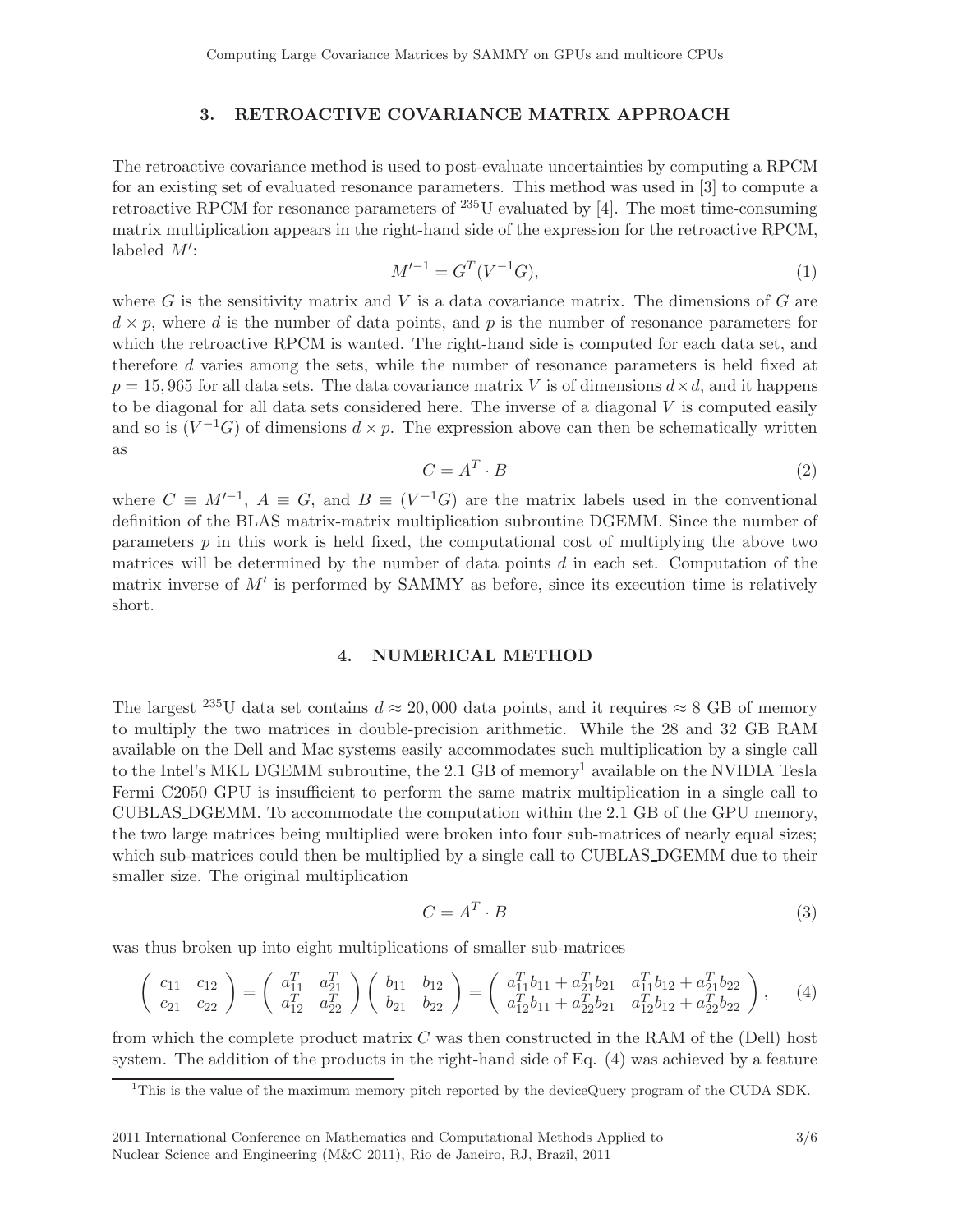of DGEMM whereby the prior contents of  $C$  can be added to the product, namely

$$
C \to \alpha A^T \cdot B + \beta C. \tag{5}
$$

A complete product matrix C is then computed by initiating  $C \to 0$ , setting  $\alpha = \beta = 1$ , and then calling DGEMM twice in succession for each of  $C$ 's four sub-matrices. For the  $c_{11}$  sub-matrix, the two successive DGEMM calls are

$$
c_{11} \rightarrow a_{11}^T \cdot b_{11} + c_{11}
$$
  
\n
$$
c_{11} \rightarrow a_{21}^T \cdot b_{21} + c_{11},
$$
\n(6)

while the analogous calls for the remaining three sub-matrices of  $C$  could be read off the righthand side of Eq. (4). The result of the first DGEMM call  $c_{11} = a_{11}^T \cdot b_{11}$  is thus added to  $a_{21}^T \cdot b_{21}$  without any additional programming. The sub-matrices of A, B, and C are passed to the DGEMM subroutine via an array-slicing feature of Fortran 90. For example, the four sub-matrices of B are

$$
\left(\begin{array}{cc} b_{11} & b_{12} \\ b_{21} & b_{22} \end{array}\right) = \left(\begin{array}{ccc} B & (1 \div d/2, 1 \div p/2) & B & (1 \div d/2, p/2 + 1 \div p) \\ B & (d/2 + 1 \div d, 1 \div p/2) & B & (d/2 + 1 \div d, p/2 + 1 \div p) \end{array}\right). \tag{7}
$$

The method above was used for data sets with  $7,000 < d < 20,000$ . (For even larger data sets, this method could be repeated recursively until sub-matrices are sufficiently small to be multiplied in a single CUBLAS DGEMM call [5, 6].)

For data sets with  $3,000 < d < 7,000$ , the matrices were broken into two sub-matrices instead of the four above, where the division was made along the p-dimension. The separation into two submatrices leads to four matrix-matrix multiplications, analogous to the eight above. For matrices smaller than  $d < 3,000$  division into sub-matrices was not necessary. The GPU performance is optimal when the most GPU cores are utilized. This can be seen in the increasing performance with increasing  $d$  in each of the three ranges in Fig. 1. It also explains a discontinuous loss of performance as d crosses 3,000 and 7,000, where the number of sub-matrices doubles. This makes the sub-matrices smaller and therefore underutilizes the GPU's full capacity, causing a loss of performance.

#### 5. RESULTS

A measure of performance of a matrix-matrix multiplication is established by dividing the number of floating point operations by the elapsed time. A multiplication of two matrices of dimensions  $(d \times p)^T \cdot (d \times p)$ , where d is the number of data points and  $p = 15,965$  is the number of parameters, incurs  $(2p^2d)$  operations. The measure of performance in Flops is then

Flops = 
$$
\frac{2p^2d}{\Delta t}
$$
, (8)

where  $\Delta t$  is the difference in times returned by the cpu\_time() before and after the multiplication. For <sup>235</sup>U data sets, Eq. (8) is plotted in Fig. 1. The figure shows the ranges in which the matrices are multiplied whole, or are broken into two, or four, smaller sub-matrices, to make their multiplication fit into a single CUBLAS DGEMM call on the GPU. The performance of the CUBLAS DGEMM subroutine in Fig. 1 indicates that SAMMY performance may approach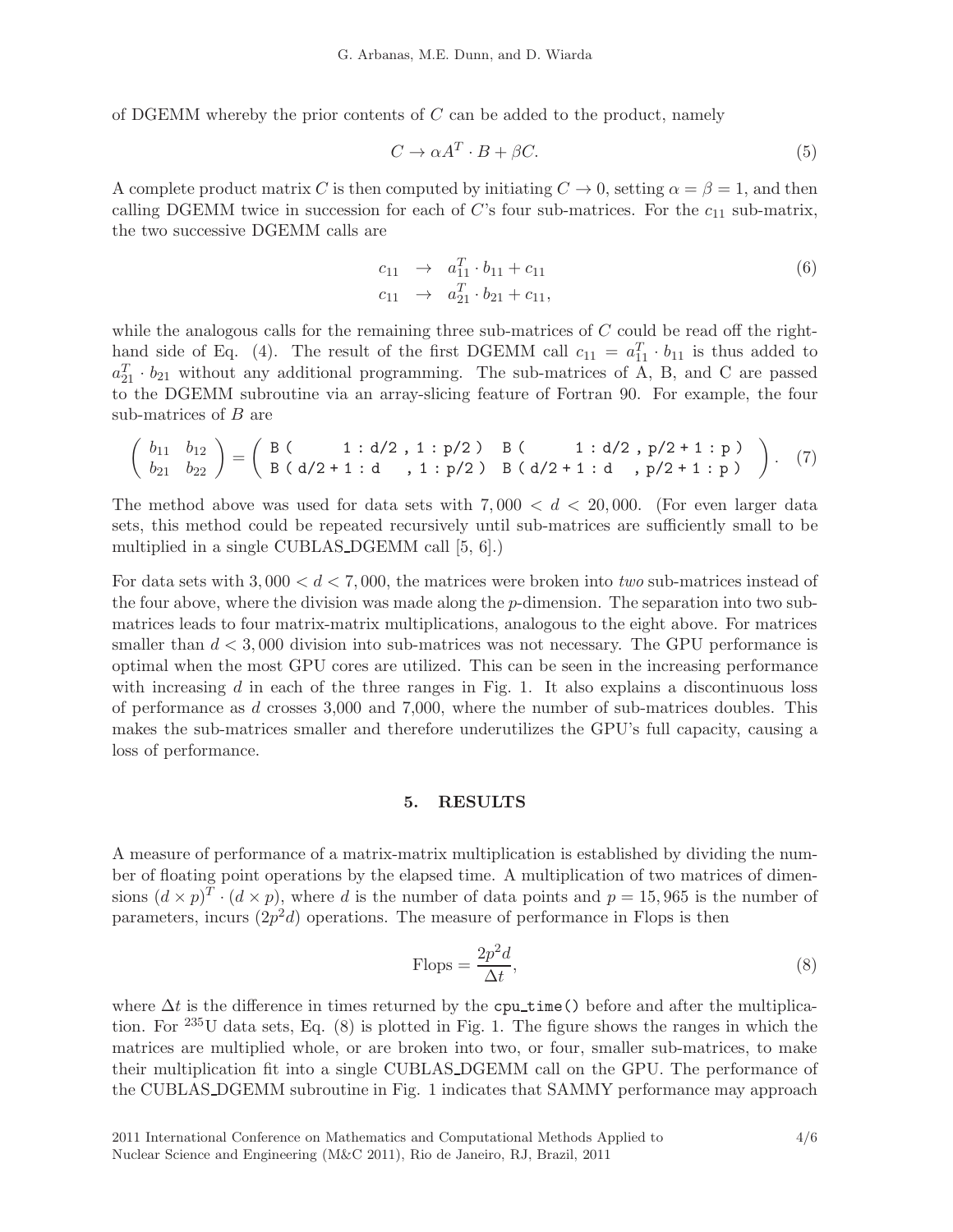

Figure 1: Performance of CUBLAS\_DGEMM and DGEMM in SAMMY for all <sup>235</sup>U data sets. In contrast, the original triple-nested DO-loop multiplication of the largest matrices performed at  $\approx 0.025$  GFlops.

approximately 150 Gflops for the largest matrices considered, out of the maximum 240 Gflops achieved by a simple benchmarking program2. The 90 Gflops of the performance not utilized by SAMMY may be attributable to the overhead of a full-fledged SAMMY run, because this load is not taken into account by a simple matrix-matrix benchmarking program.

## 6. CONCLUSIONS AND OUTLOOK

Utilization of vendor-optimized double-precision matrix-matrix multiplication BLAS subroutine DGEMM in SAMMY has shortened the most time-consuming step in the computation of the <sup>235</sup>U retroactive RPCM from days down to one minute. NVIDIA's implementation of CUBLAS DGEMM was used on the Tesla Fermi C2050 GPU and Intel MKL parallel implementation of DGEMM was used on the multicore CPU systems.

<sup>&</sup>lt;sup>2</sup>A simple program for benchmarking large matrix-matrix multiplication achieved  $\approx$ 240 Gflops on the GPU, which is 20% below the performance reported in [7].